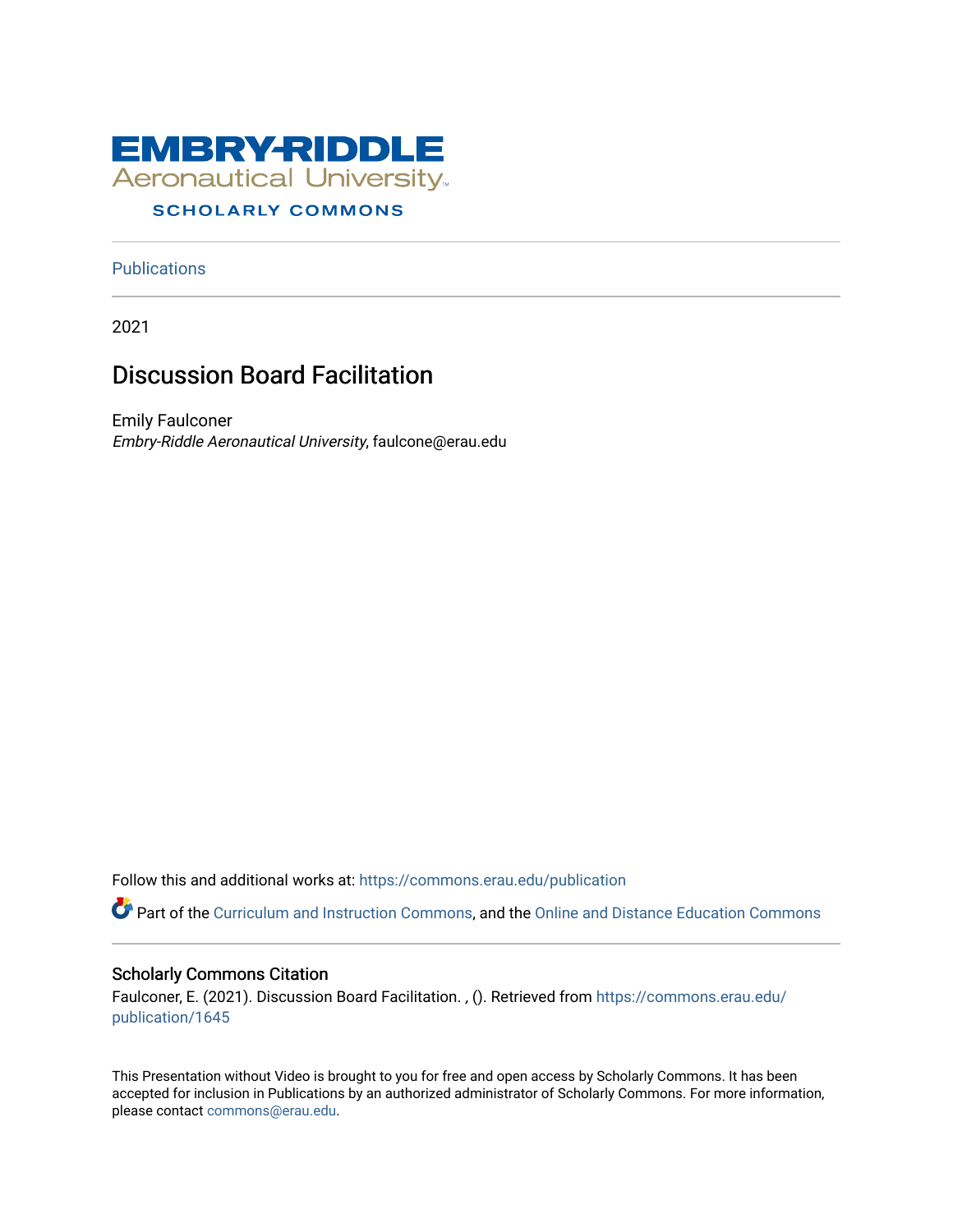# Discussion Board Facilitation

Presented by Emily Faulconer Discipline Chair: Physical & Life Sciences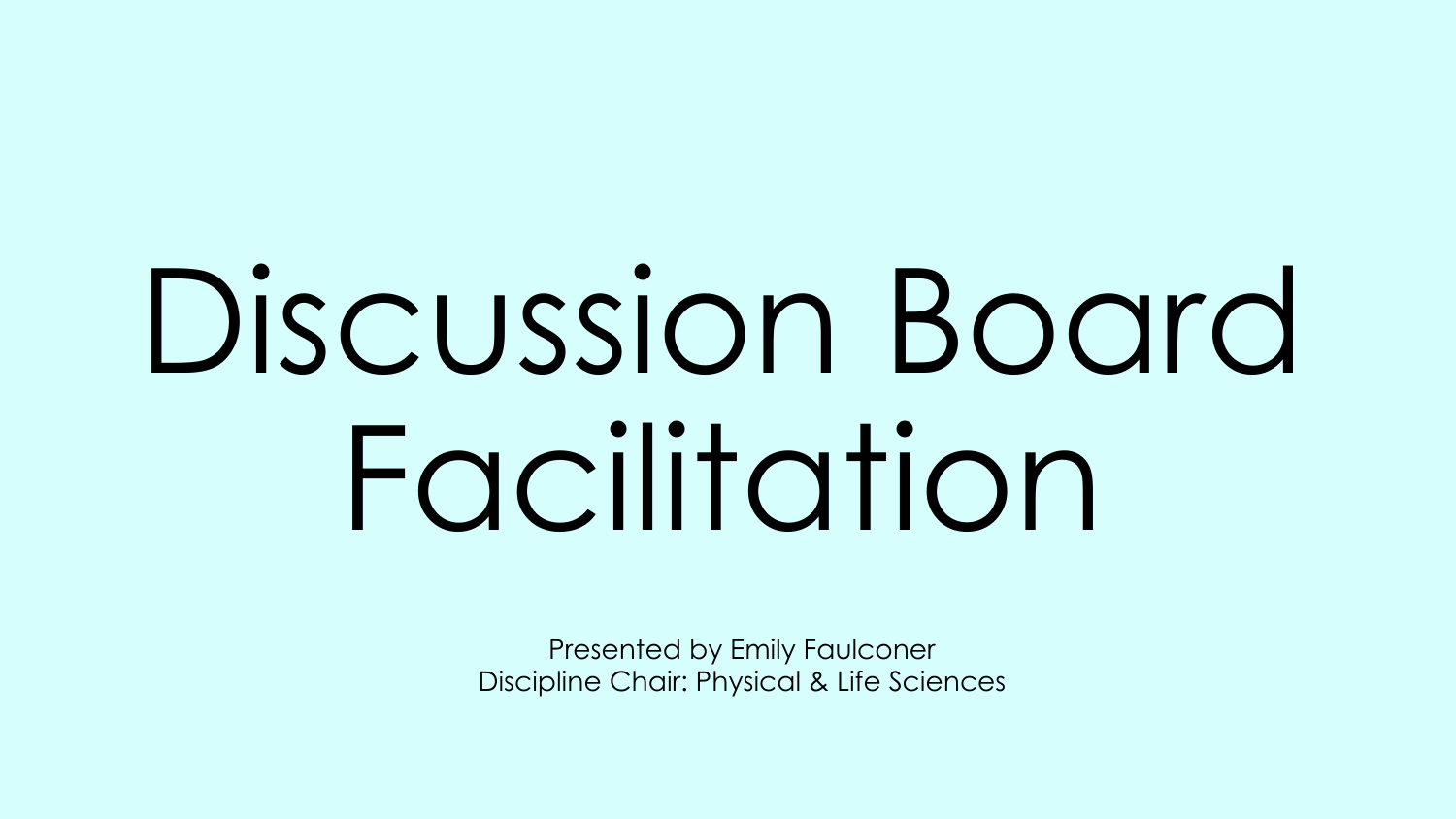### Agenda

- Purpose
- Setting Clear Expectations
- Ideas for Instructor Engagement & Facilitation

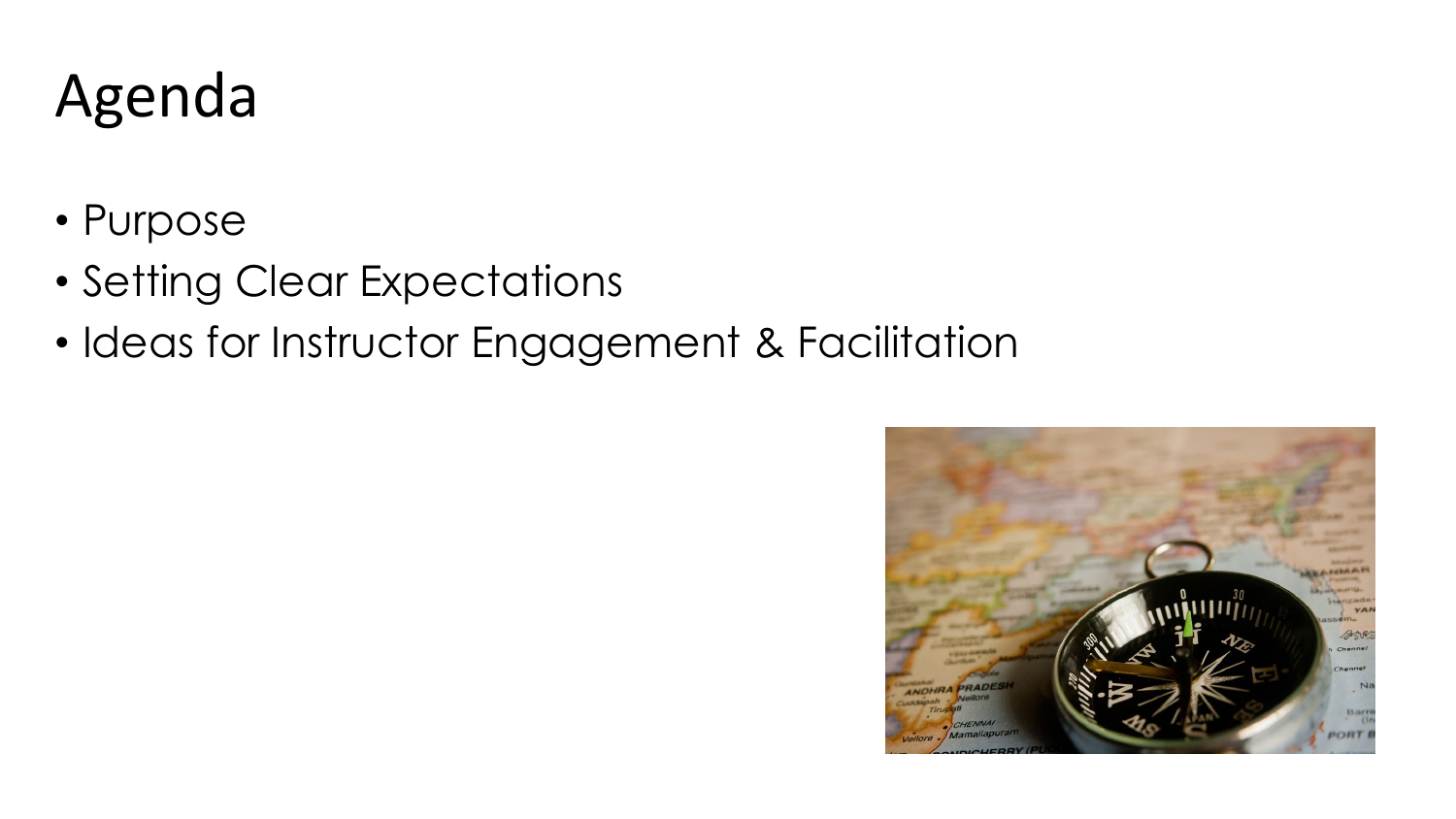#### Discussion boards build class community

Online: primary mode for recording class participation Blended: popular choice for contact hours



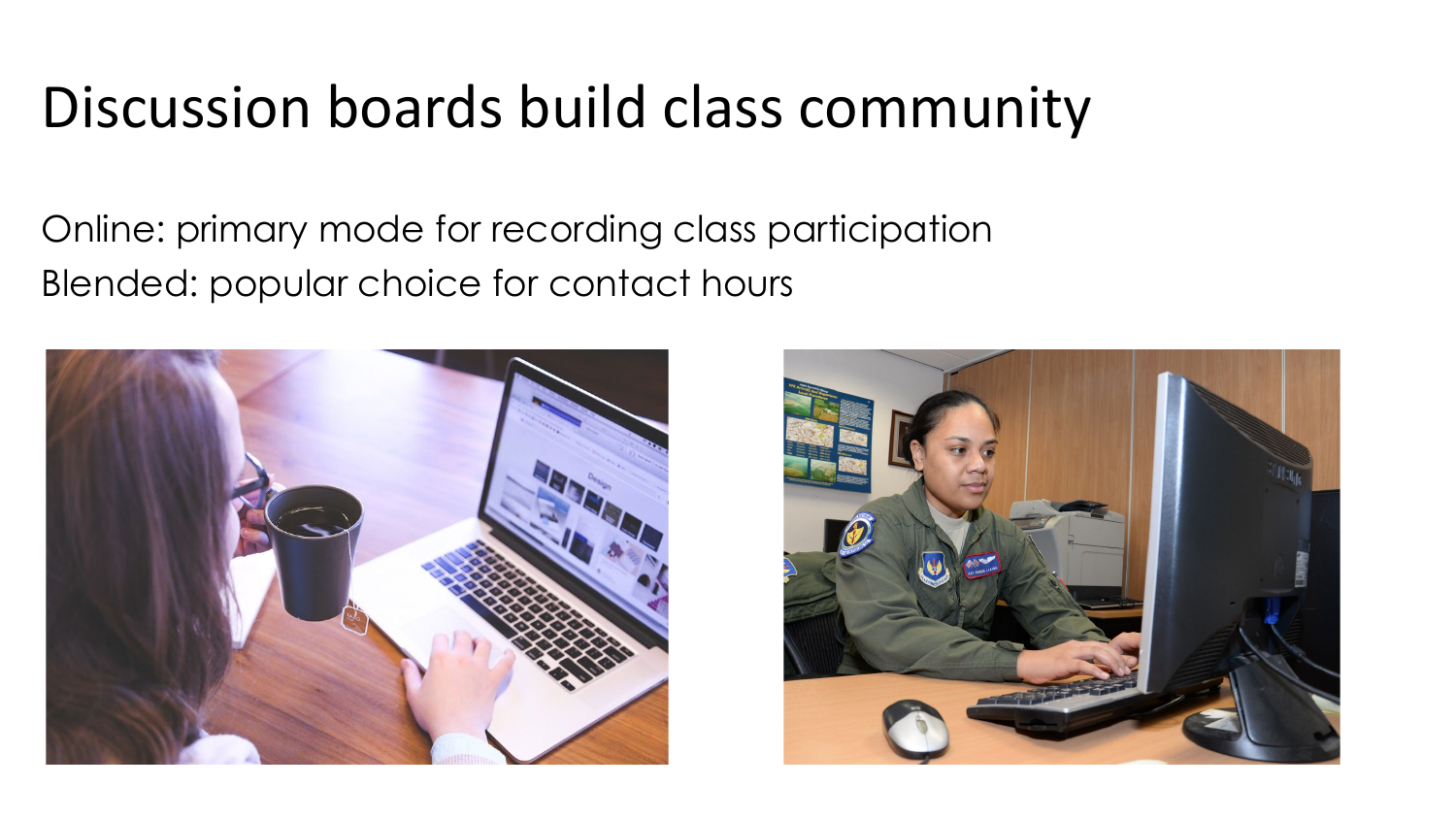# Setting expectations allows students to take responsibility for their learning

Discussion Board Engagement Guidelines

- Participation
- Analysis and Interpretation
- Scholarly Dialogue
- Clear due dates
- Detailed rubrics
- Gradebook feedback and feedforward
- Explain your role and be visible
- Model your expectations

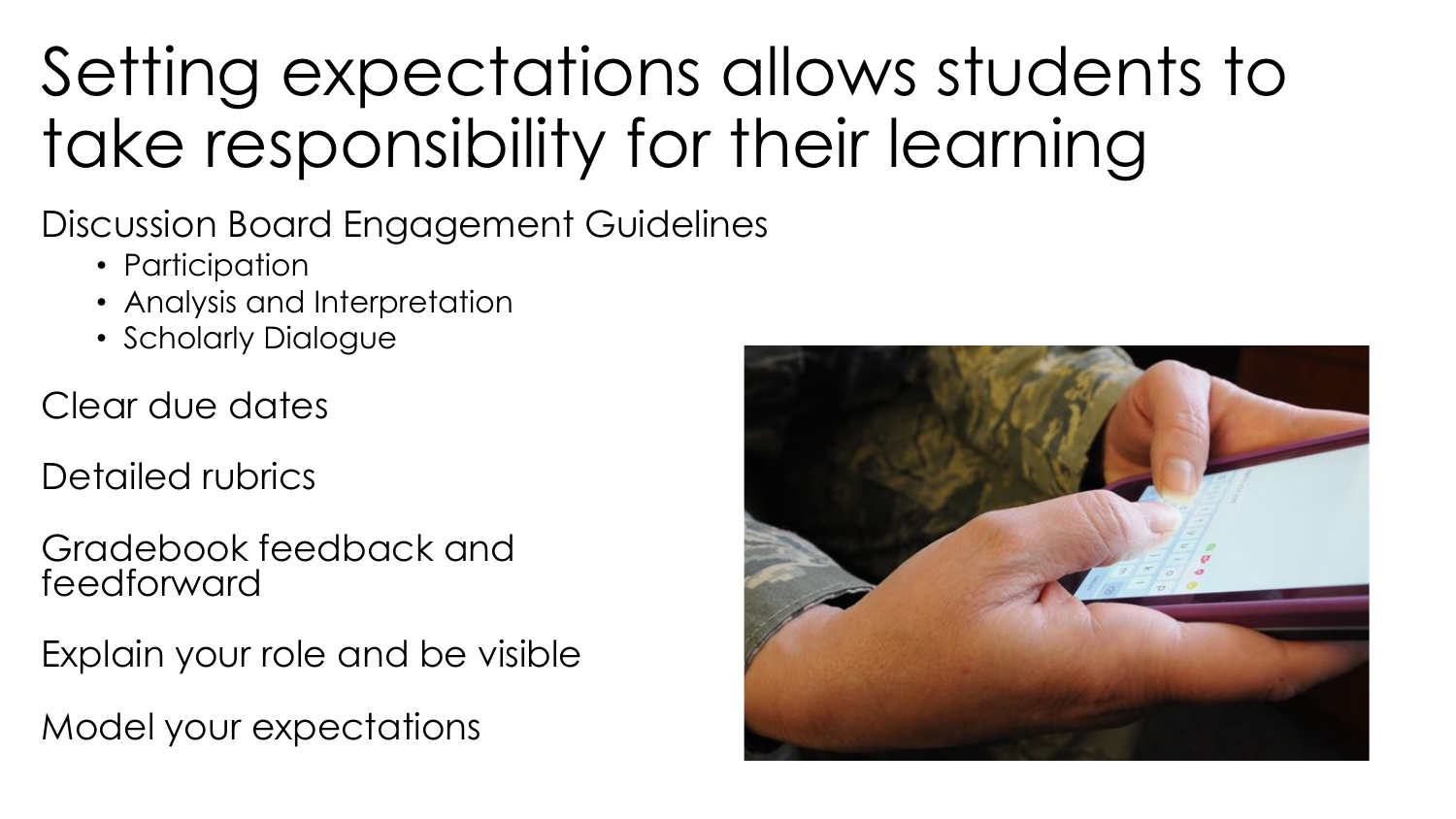## Idea 1: Encourage metacognition by asking reflective questions

Most useful resource for understanding

A new vocabulary word

More confident with … because …

Assess progress towards learning objectives

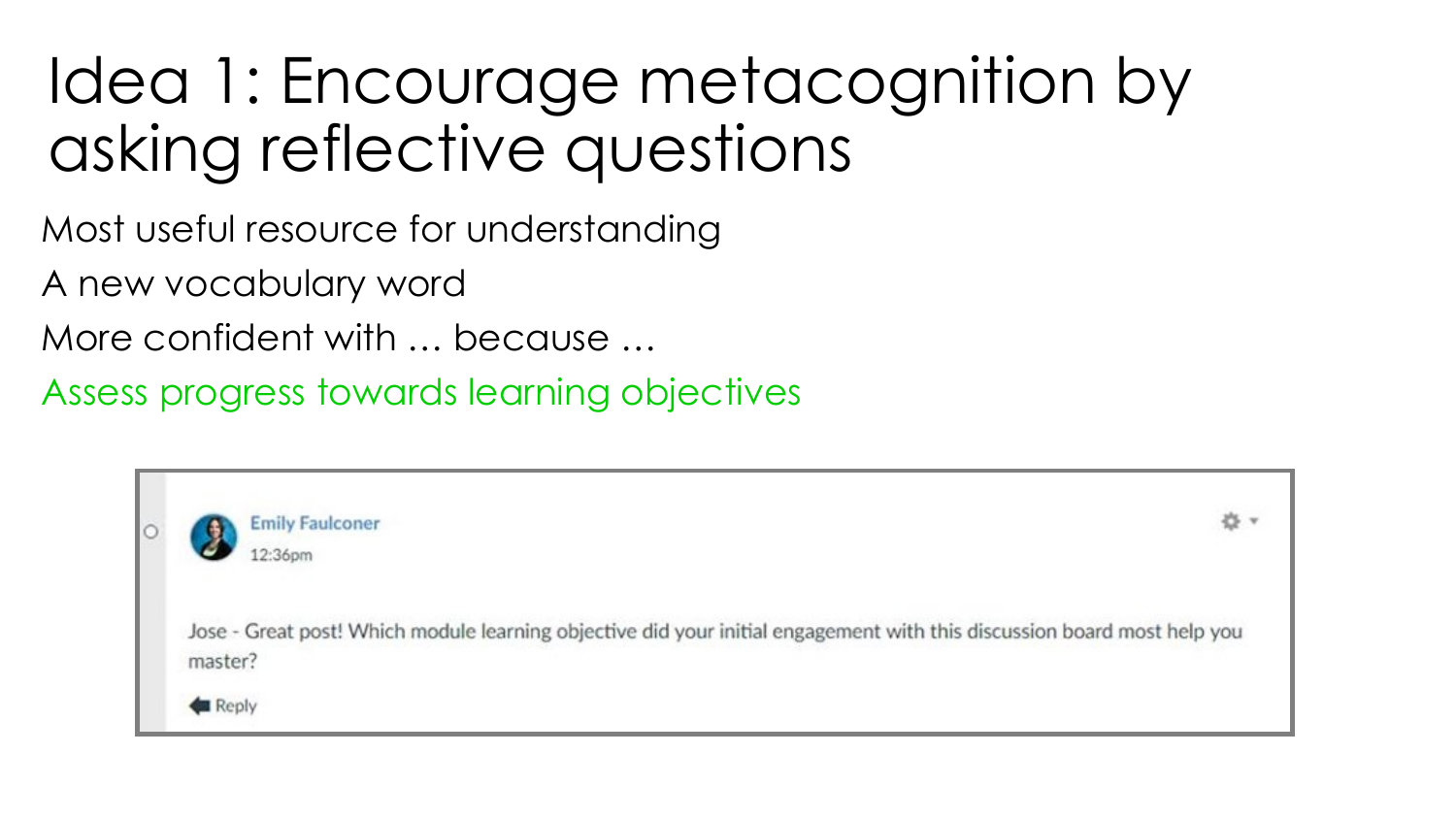# Idea 2: Probe students' knowledge

Solicit brainstorm

Request summary of ideas presented KWL

Challenge conclusions or interpretations

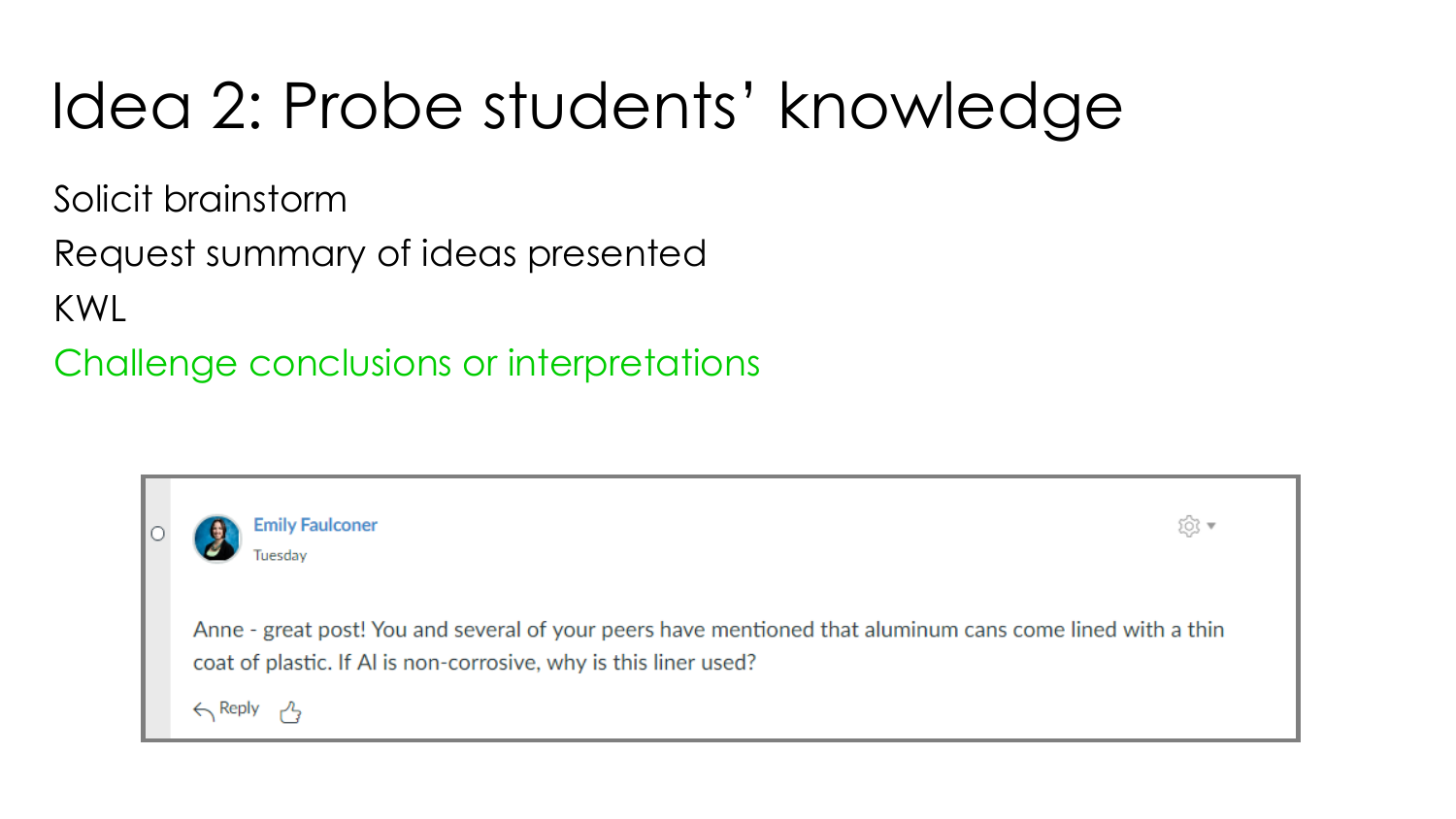## Idea 3: Elicit evaluation and synthesis of information

Ask for a comparison of themes or ideas

Hypothesize a relationship between ideas, actions, events

Call for a conclusion or action

Call for consensus

Explore assumptions

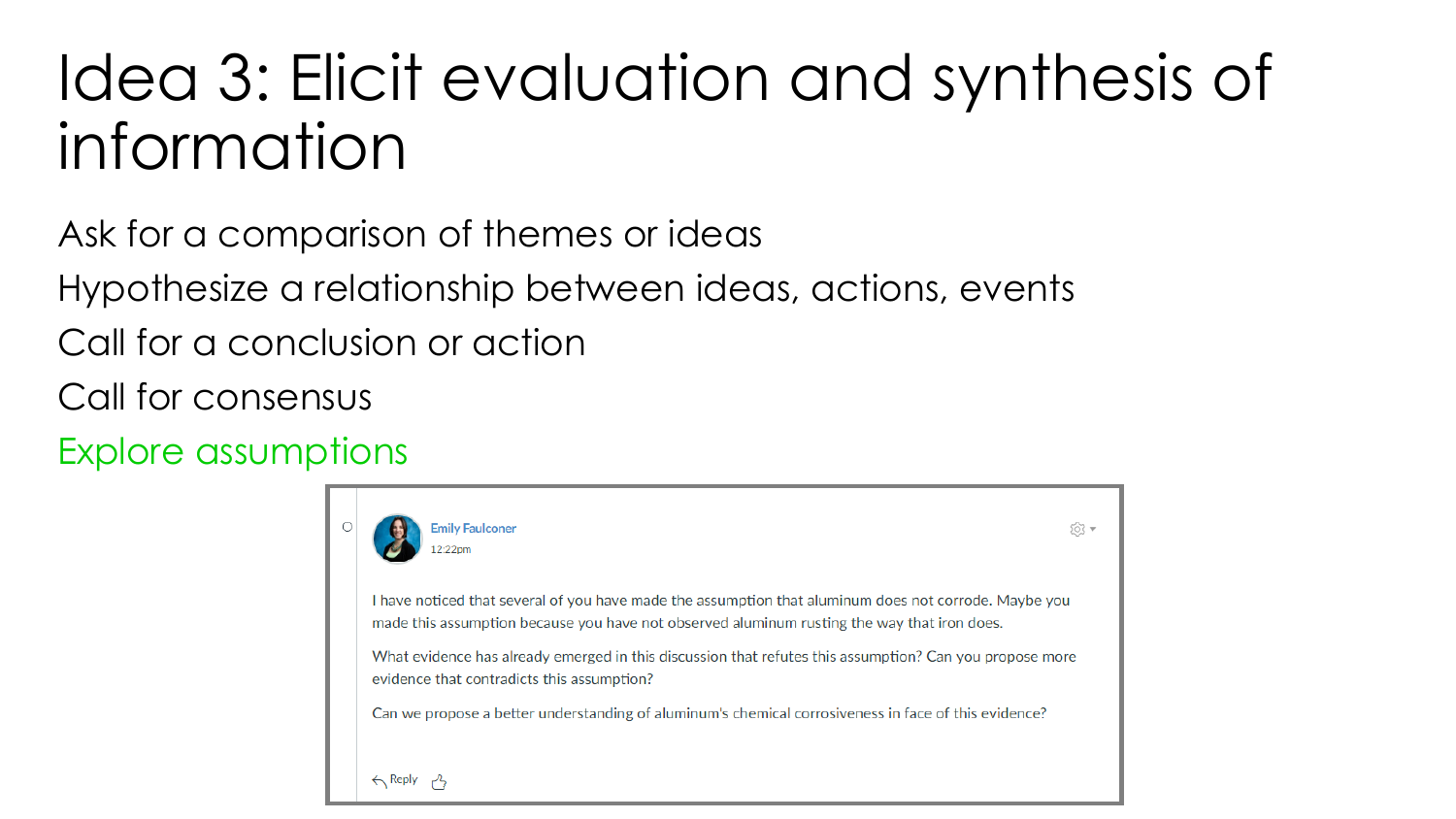## Idea 4: Extend the Discussion

☆v

**Emily Faulconer** Vesterday

One important aspect about chemicals like DDT is that they are known endocrine disrupting chemicals (EDCs). As I mentioned in last week's discussion board, EDCs can have immediate impacts on the exposed organisms, but the effects of exposure can persist through several generations. In some cases, the offspring of the exposed organism suffers the greatest impacts of the exposure.

Fact: DDT is a known EDC

Fact: The government sprayed DDT from trucks

Fact: Humans were exposed ... and due to poorly understood risks, some received very high doses



https://www.scientificamerican.com/article/pesticide-use-thyroid-disease/

https://www.ncbi.nlm.nih.gov/pmc/articles/PMC2842196/ ~ Edited by Emily Faulconer on Feb 14 at 8:41am

Probe for additional questions that could be asked?

Pose a hypothetical change in the facts or issues

Draw in external sources

Current Events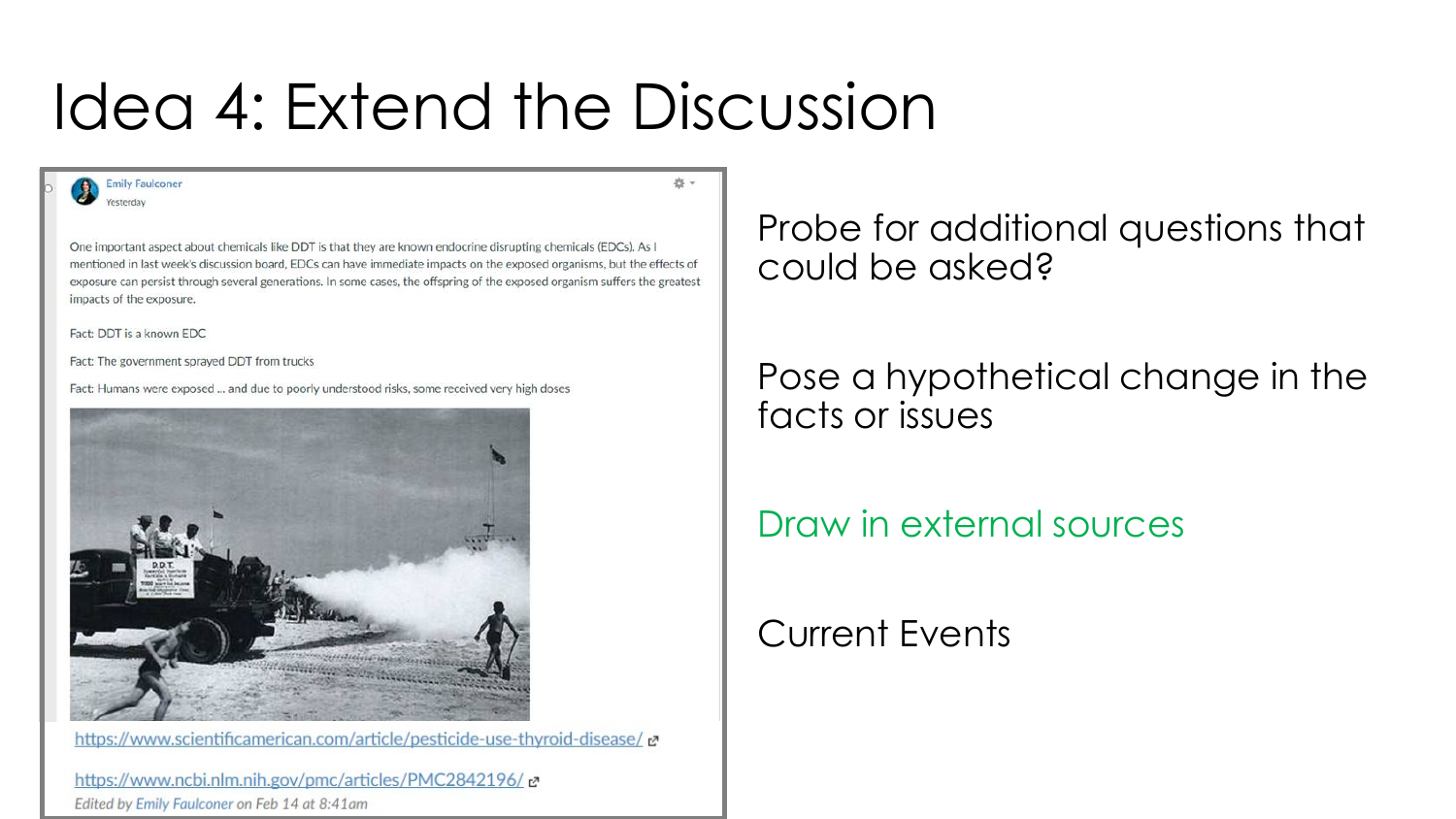# Idea 5: Elicit bridging of information



**Emily Faulconer** Yesterday

The evocative historic images resonate with modern images like Mad Max:





To other course content To content in other courses To professional life To personal life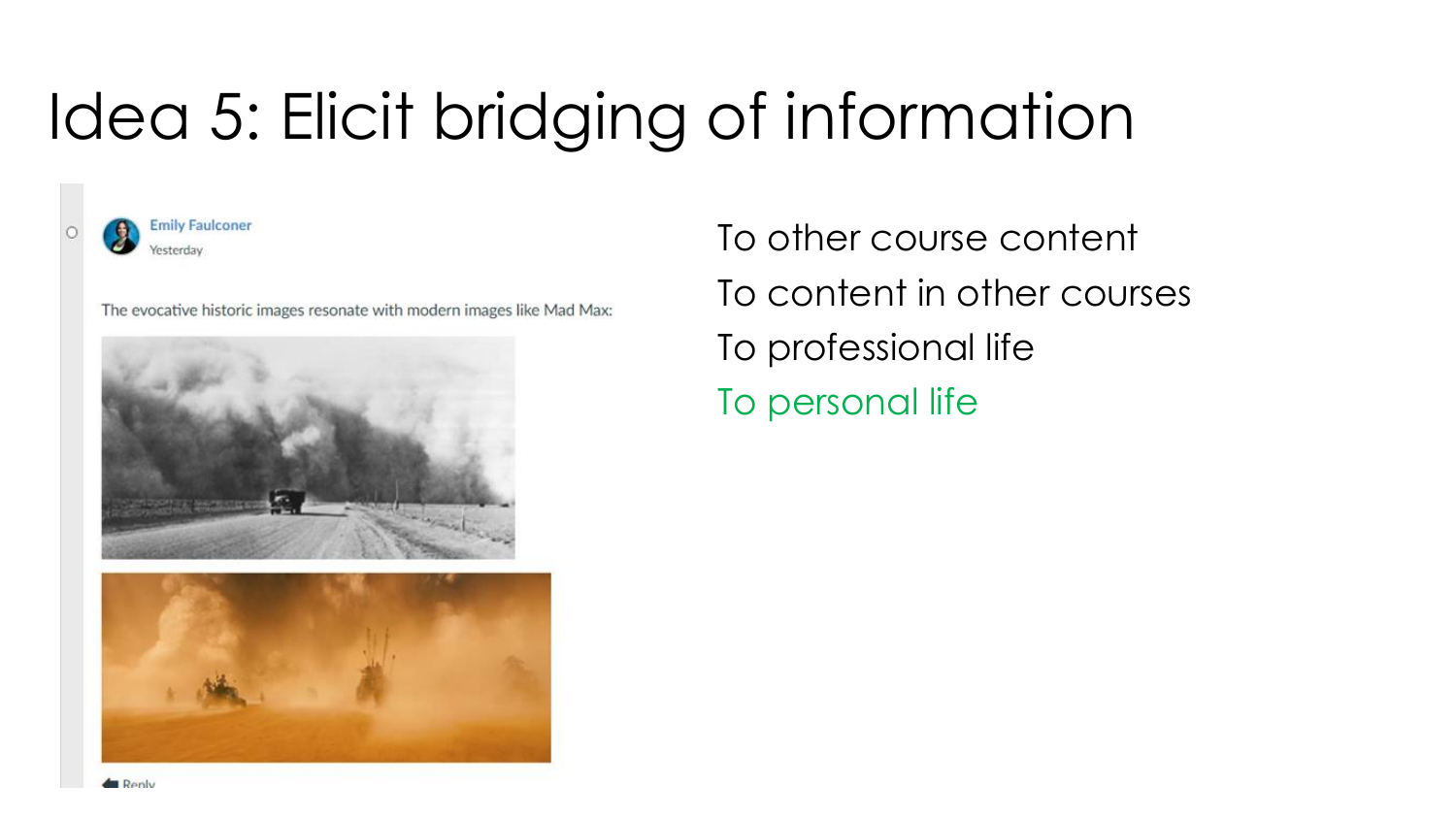## Idea 6: Have fun!



**Emily Faulconer** Feb 8, 2017

I thought this might be a fun exercise ... any volunteers to write a haiku about colony collapse disorder?

#### Here's mine:

If bees disappear our food crops will go with them save pollinators

Not a great one ... but hey, I tried :)

Reply

Bee there for me, bee Without bee there is no me I'll bee there for you

My sting you should avoid My absence you should as well Either could mean death

Do you hear me bee? I said we're fine without thee.

But we'll really never be.